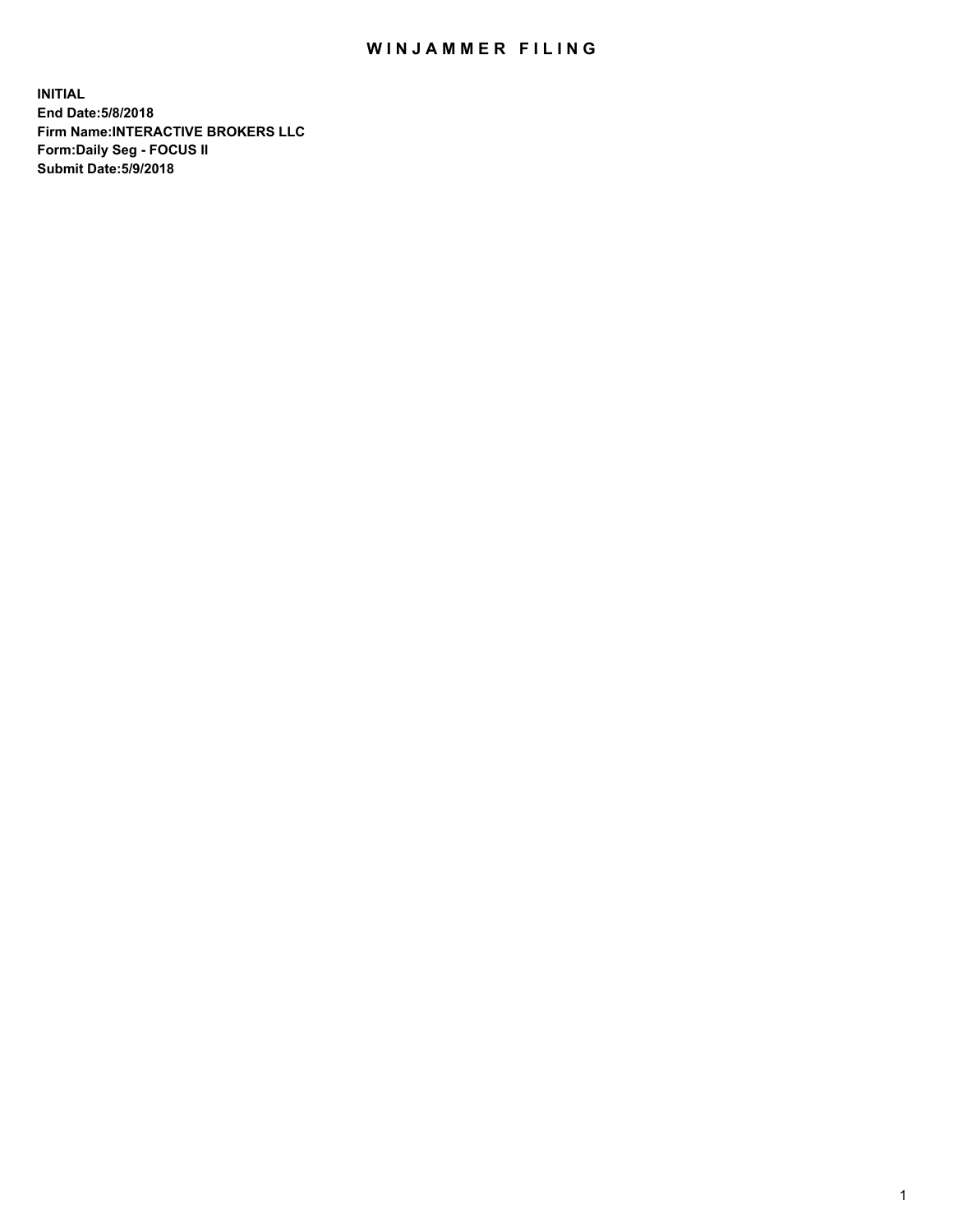## **INITIAL End Date:5/8/2018 Firm Name:INTERACTIVE BROKERS LLC Form:Daily Seg - FOCUS II Submit Date:5/9/2018 Daily Segregation - Cover Page**

| Name of Company<br><b>Contact Name</b><br><b>Contact Phone Number</b><br><b>Contact Email Address</b>                                                                                                                                                                                                                          | <b>INTERACTIVE BROKERS LLC</b><br>James Menicucci<br>203-618-8085<br>jmenicucci@interactivebrokers.c<br>om |
|--------------------------------------------------------------------------------------------------------------------------------------------------------------------------------------------------------------------------------------------------------------------------------------------------------------------------------|------------------------------------------------------------------------------------------------------------|
| FCM's Customer Segregated Funds Residual Interest Target (choose one):<br>a. Minimum dollar amount: ; or<br>b. Minimum percentage of customer segregated funds required:%; or<br>c. Dollar amount range between: and; or<br>d. Percentage range of customer segregated funds required between:% and%.                          | $\overline{\mathbf{0}}$<br>$\overline{\mathbf{0}}$<br>155,000,000 245,000,000<br>00                        |
| FCM's Customer Secured Amount Funds Residual Interest Target (choose one):<br>a. Minimum dollar amount: ; or<br>b. Minimum percentage of customer secured funds required:%; or<br>c. Dollar amount range between: and; or<br>d. Percentage range of customer secured funds required between: % and %.                          | $\overline{\mathbf{0}}$<br>0<br>80,000,000 120,000,000<br>00                                               |
| FCM's Cleared Swaps Customer Collateral Residual Interest Target (choose one):<br>a. Minimum dollar amount: ; or<br>b. Minimum percentage of cleared swaps customer collateral required:% ; or<br>c. Dollar amount range between: and; or<br>d. Percentage range of cleared swaps customer collateral required between:% and%. | $\overline{\mathbf{0}}$<br>$\underline{\mathbf{0}}$<br>0 <sub>0</sub><br>0 <sub>0</sub>                    |

Attach supporting documents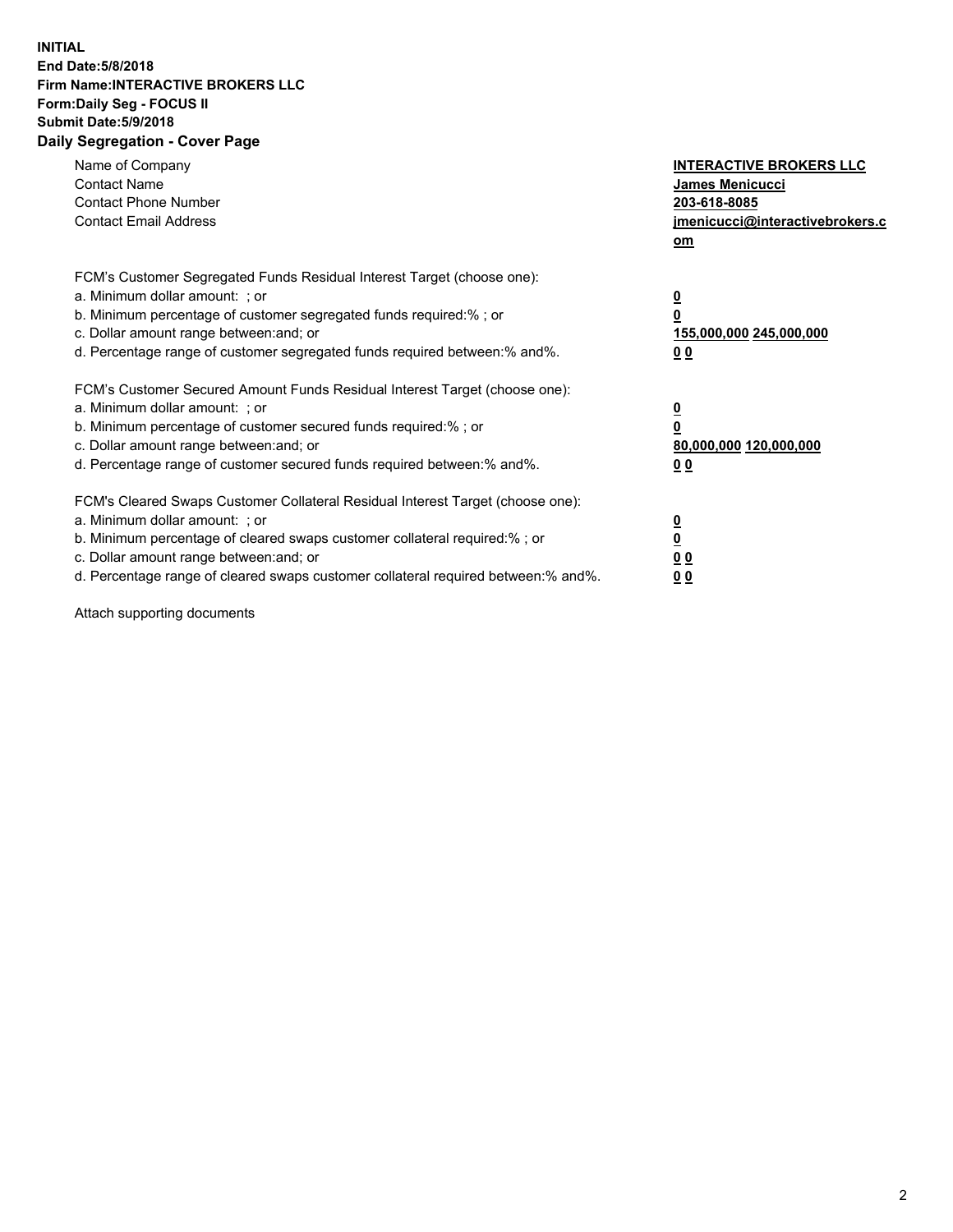## **INITIAL End Date:5/8/2018 Firm Name:INTERACTIVE BROKERS LLC Form:Daily Seg - FOCUS II Submit Date:5/9/2018 Daily Segregation - Secured Amounts**

|     | $-$ 0.000 $-$ 0.000 $-$ 0.000 $-$ 0.000 $-$ 0.000 $-$ 0.000 $-$ 0.000 $-$ 0.000 $-$ 0.000 $-$ 0.000 $-$ 0.000 $-$ 0.000 $-$ 0.000 $-$ 0.000 $-$ 0.000 $-$ 0.000 $-$ 0.000 $-$ 0.000 $-$ 0.000 $-$ 0.000 $-$ 0.000 $-$ 0.000 |                                                |
|-----|-----------------------------------------------------------------------------------------------------------------------------------------------------------------------------------------------------------------------------|------------------------------------------------|
|     | Foreign Futures and Foreign Options Secured Amounts                                                                                                                                                                         |                                                |
|     | Amount required to be set aside pursuant to law, rule or regulation of a foreign                                                                                                                                            | $0$ [7305]                                     |
|     | government or a rule of a self-regulatory organization authorized thereunder                                                                                                                                                |                                                |
| 1.  | Net ledger balance - Foreign Futures and Foreign Option Trading - All Customers                                                                                                                                             |                                                |
|     | A. Cash                                                                                                                                                                                                                     | 443,754,033 [7315]                             |
|     | B. Securities (at market)                                                                                                                                                                                                   | $0$ [7317]                                     |
| 2.  | Net unrealized profit (loss) in open futures contracts traded on a foreign board of trade                                                                                                                                   | <mark>-4,820,944</mark> [7325]                 |
| 3.  | Exchange traded options                                                                                                                                                                                                     |                                                |
|     | a. Market value of open option contracts purchased on a foreign board of trade                                                                                                                                              | 262,816 [7335]                                 |
|     | b. Market value of open contracts granted (sold) on a foreign board of trade                                                                                                                                                | -40,872 <sup>[7337]</sup>                      |
| 4.  | Net equity (deficit) (add lines 1.2. and 3.)                                                                                                                                                                                | 439,155,033 [7345]                             |
| 5.  | Account liquidating to a deficit and account with a debit balances - gross amount                                                                                                                                           | 2,649 [7351]                                   |
|     | Less: amount offset by customer owned securities                                                                                                                                                                            | 0 [7352] 2,649 [7354]                          |
| 6.  | Amount required to be set aside as the secured amount - Net Liquidating Equity                                                                                                                                              | 439,157,682 [7355]                             |
|     | Method (add lines 4 and 5)                                                                                                                                                                                                  |                                                |
| 7.  | Greater of amount required to be set aside pursuant to foreign jurisdiction (above) or line                                                                                                                                 | 439, 157, 682 [7360]                           |
|     | 6.                                                                                                                                                                                                                          |                                                |
|     | FUNDS DEPOSITED IN SEPARATE REGULATION 30.7 ACCOUNTS                                                                                                                                                                        |                                                |
| 1.  | Cash in banks                                                                                                                                                                                                               |                                                |
|     | A. Banks located in the United States                                                                                                                                                                                       | 89,423,898 [7500]                              |
|     | B. Other banks qualified under Regulation 30.7                                                                                                                                                                              | 0 [7520] 89,423,898 [7530]                     |
| 2.  | Securities                                                                                                                                                                                                                  |                                                |
|     | A. In safekeeping with banks located in the United States                                                                                                                                                                   | 371, 367, 478 [7540]                           |
|     | B. In safekeeping with other banks qualified under Regulation 30.7                                                                                                                                                          | 0 [7560] 371,367,478 [7570]                    |
| 3.  | Equities with registered futures commission merchants                                                                                                                                                                       |                                                |
|     | A. Cash                                                                                                                                                                                                                     | $0$ [7580]                                     |
|     | <b>B.</b> Securities                                                                                                                                                                                                        | $0$ [7590]                                     |
|     | C. Unrealized gain (loss) on open futures contracts                                                                                                                                                                         | $0$ [7600]                                     |
|     | D. Value of long option contracts                                                                                                                                                                                           | $0$ [7610]                                     |
|     | E. Value of short option contracts                                                                                                                                                                                          | 0 [7615] 0 [7620]                              |
| 4.  | Amounts held by clearing organizations of foreign boards of trade                                                                                                                                                           |                                                |
|     | A. Cash                                                                                                                                                                                                                     | $0$ [7640]                                     |
|     | <b>B.</b> Securities                                                                                                                                                                                                        | $0$ [7650]                                     |
|     | C. Amount due to (from) clearing organization - daily variation                                                                                                                                                             | $0$ [7660]                                     |
|     | D. Value of long option contracts                                                                                                                                                                                           | $0$ [7670]                                     |
|     | E. Value of short option contracts                                                                                                                                                                                          | 0 [7675] 0 [7680]                              |
| 5.  | Amounts held by members of foreign boards of trade                                                                                                                                                                          |                                                |
|     | A. Cash                                                                                                                                                                                                                     | 106,477,396 [7700]                             |
|     | <b>B.</b> Securities                                                                                                                                                                                                        | $0$ [7710]                                     |
|     | C. Unrealized gain (loss) on open futures contracts                                                                                                                                                                         | -6,444,905 [7720]                              |
|     | D. Value of long option contracts                                                                                                                                                                                           | 262,816 [7730]                                 |
|     | E. Value of short option contracts                                                                                                                                                                                          | <mark>-40,872</mark> [7735] 100,254,435 [7740] |
| 6.  | Amounts with other depositories designated by a foreign board of trade                                                                                                                                                      |                                                |
| 7.  | Segregated funds on hand                                                                                                                                                                                                    | $0$ [7760]<br>$0$ [7765]                       |
| 8.  |                                                                                                                                                                                                                             |                                                |
| 9.  | Total funds in separate section 30.7 accounts                                                                                                                                                                               | 561,045,811 [7770]                             |
|     | Excess (deficiency) Set Aside for Secured Amount (subtract line 7 Secured Statement<br>Page 1 from Line 8)                                                                                                                  | 121,888,129 [7380]                             |
| 10. | Management Target Amount for Excess funds in separate section 30.7 accounts                                                                                                                                                 | 80,000,000 [7780]                              |
| 11. | Excess (deficiency) funds in separate 30.7 accounts over (under) Management Target                                                                                                                                          | 41,888,129 [7785]                              |
|     |                                                                                                                                                                                                                             |                                                |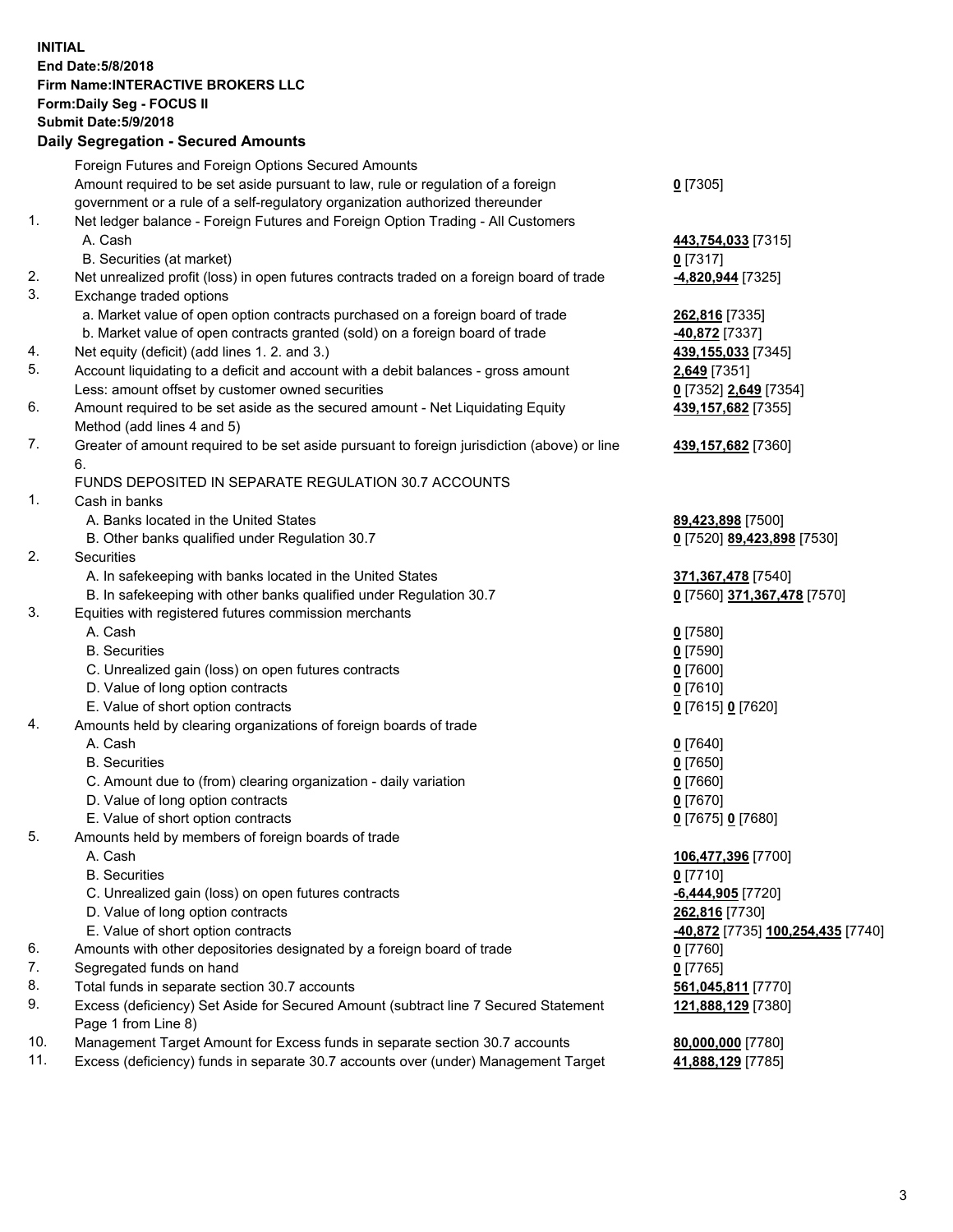**INITIAL End Date:5/8/2018 Firm Name:INTERACTIVE BROKERS LLC Form:Daily Seg - FOCUS II Submit Date:5/9/2018 Daily Segregation - Segregation Statement** SEGREGATION REQUIREMENTS(Section 4d(2) of the CEAct) 1. Net ledger balance A. Cash **4,075,395,082** [7010] B. Securities (at market) **0** [7020] 2. Net unrealized profit (loss) in open futures contracts traded on a contract market **45,252,839** [7030] 3. Exchange traded options A. Add market value of open option contracts purchased on a contract market **163,079,829** [7032] B. Deduct market value of open option contracts granted (sold) on a contract market **-180,260,688** [7033] 4. Net equity (deficit) (add lines 1, 2 and 3) **4,103,467,062** [7040] 5. Accounts liquidating to a deficit and accounts with debit balances - gross amount **155,867** [7045] Less: amount offset by customer securities **0** [7047] **155,867** [7050] 6. Amount required to be segregated (add lines 4 and 5) **4,103,622,929** [7060] FUNDS IN SEGREGATED ACCOUNTS 7. Deposited in segregated funds bank accounts A. Cash **539,091,763** [7070] B. Securities representing investments of customers' funds (at market) **2,661,283,561** [7080] C. Securities held for particular customers or option customers in lieu of cash (at market) **0** [7090] 8. Margins on deposit with derivatives clearing organizations of contract markets A. Cash **25,957,449** [7100] B. Securities representing investments of customers' funds (at market) **1,095,360,085** [7110] C. Securities held for particular customers or option customers in lieu of cash (at market) **0** [7120] 9. Net settlement from (to) derivatives clearing organizations of contract markets **364,645** [7130] 10. Exchange traded options A. Value of open long option contracts **163,018,588** [7132] B. Value of open short option contracts **-180,210,269** [7133] 11. Net equities with other FCMs A. Net liquidating equity **0** [7140] B. Securities representing investments of customers' funds (at market) **0** [7160] C. Securities held for particular customers or option customers in lieu of cash (at market) **0** [7170] 12. Segregated funds on hand **0** [7150] 13. Total amount in segregation (add lines 7 through 12) **4,304,865,822** [7180] 14. Excess (deficiency) funds in segregation (subtract line 6 from line 13) **201,242,893** [7190] 15. Management Target Amount for Excess funds in segregation **155,000,000** [7194] **46,242,893** [7198]

16. Excess (deficiency) funds in segregation over (under) Management Target Amount Excess